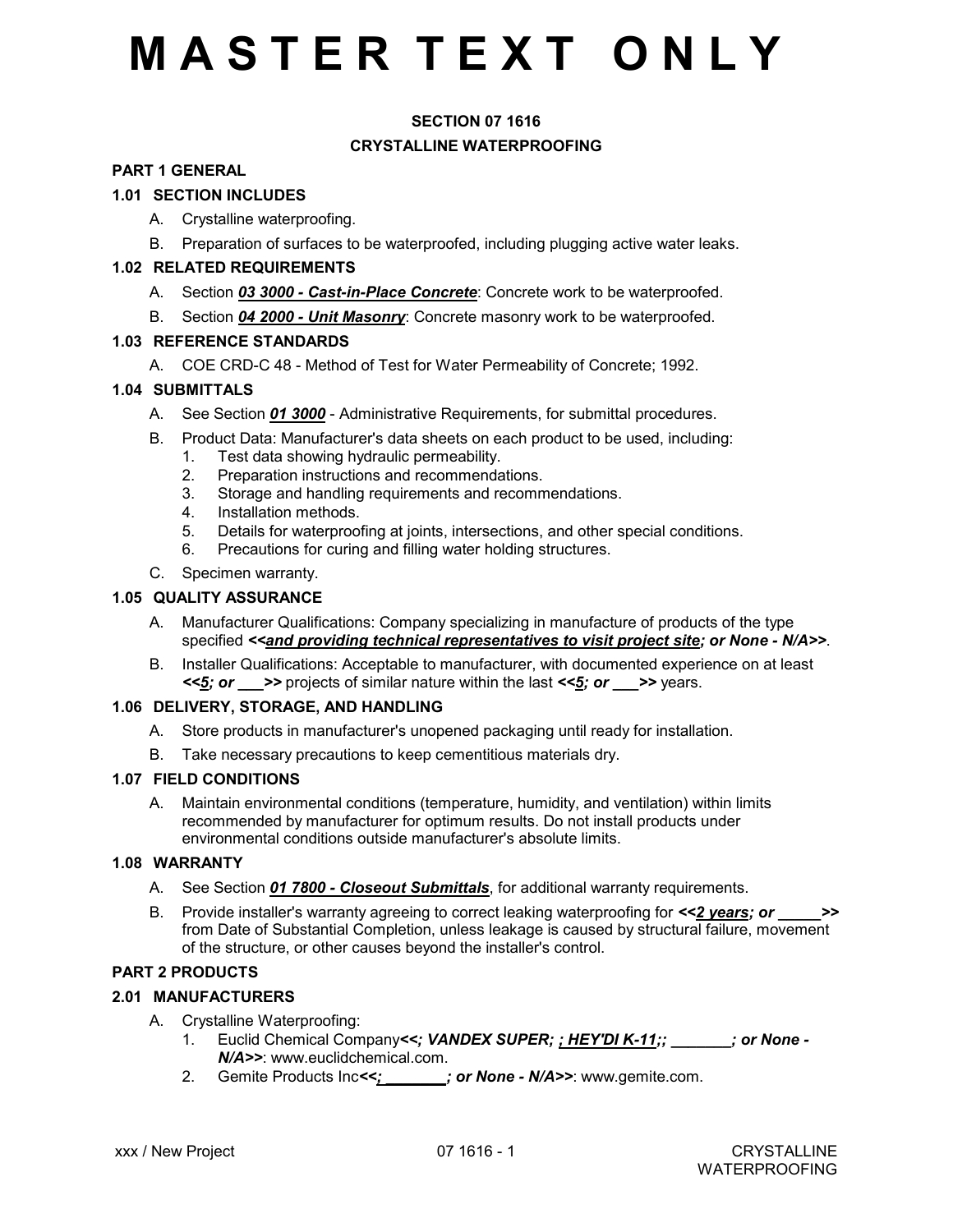# **M A S T E R T E X T O N L Y**

- 3. Koster American Corporation*<<; Koster NB-1 Grey;; \_\_\_\_\_\_\_; or None N/A>>*: www.kosterusa.com.
- 4. Vandex<<;  $\cdot$  ; or None N/A>>: www.vandex-usa.com.
- 5. W.R. Meadows, Inc.; CEM-KOTE CW PLUS: www.wrmeadows.com/sle.
- 6. Xypex Chemical Corporation*<<; XYPEX Concentrate;; \_\_\_\_; or None N/A>>*: www.xypex.com.
- 7. *\_\_\_\_\_\_\_\_\_\_*.
- 8. Substitutions: *<<See Section 01 6000 Product Requirements; or Not permitted>>*.

# **2.02 APPLICATIONS**

- A. Waterproofing for building surfaces:
	- 1. *<<Inside; or Outside>>* of elevator pits.
	- 2. *<<Inside; or Outside>>* of footings and foundation walls.
	- 3. <<*Inside; or Outside>>* of
	- 4. Between concrete mud slab and finish slab (coating application, not dry sprinkle).
	- 5. Surfaces indicated on drawings.
- B. Waterproofing for water holding structures:
	- 1. Inside of swimming pools.
	- 2. *<<Inside; or Outside>>* of potable water storage tank(s).
	- 3. *<<Inside; or Outside>>* of waste water tank(s) and flumes.
	- 4. *<<Inside; or Outside>>* of salt water storage tank(s).
	- 5. << *Inside; or Outside>>* of
	- 6. Surfaces indicated on drawings.

# **2.03 MATERIALS**

- A. Crystalline Waterproofing: Portland cement and chemical compound that when applied to the surface of concrete forms insoluble crystals in the capillary pores preventing the passage of liquids, while having no adverse effect on the normal properties of concrete.
	- 1. Hydraulic Permeability: No measurable leakage or water flow at *<<200 psi (1.38 MPa); psi (Alperigniesial psi (Alperigniesi)* pressure when tested in accordance with COE CRD-C 48, using minimum  $\leq$  2 inch (50 mm); \_\_\_ inch (\_\_\_ mm)>> thick sample and  $\leq$  20; or  $\geq$  > days duration.
	- 2. Toxicity: Non-toxic.
		- a. NSF-approved for use with potable water.
		- b. USDA-approved for use in food plants.
	- 3. Color: *<<Gray; White; or \_\_\_\_\_>>*.
- B. Plugging Compound: Cementitious compound meeting requirements specified for waterproofing, with additional characteristic of rapid set under water, recommended or approved by waterproofing manufacturer.
- C. Patching Compound: Ready-mixed cementitious mortar recommended or approved by waterproofing manufacturer.

# **PART 3 EXECUTION**

# **3.01 EXAMINATION**

- A. Do not begin installation until substrates have been properly prepared.
- B. If substrate preparation is the responsibility of another installer, notify *Architect* of unsatisfactory preparation before proceeding.

# **3.02 PREPARATION**

- A. Clean surfaces thoroughly prior to installation.
- B. Prepare surfaces using the methods recommended by the manufacturer for achieving the best result for the substrate under the project conditions. Use sand blasting, water blasting, or acid etching as recommended.
- C. Plug water leaks.